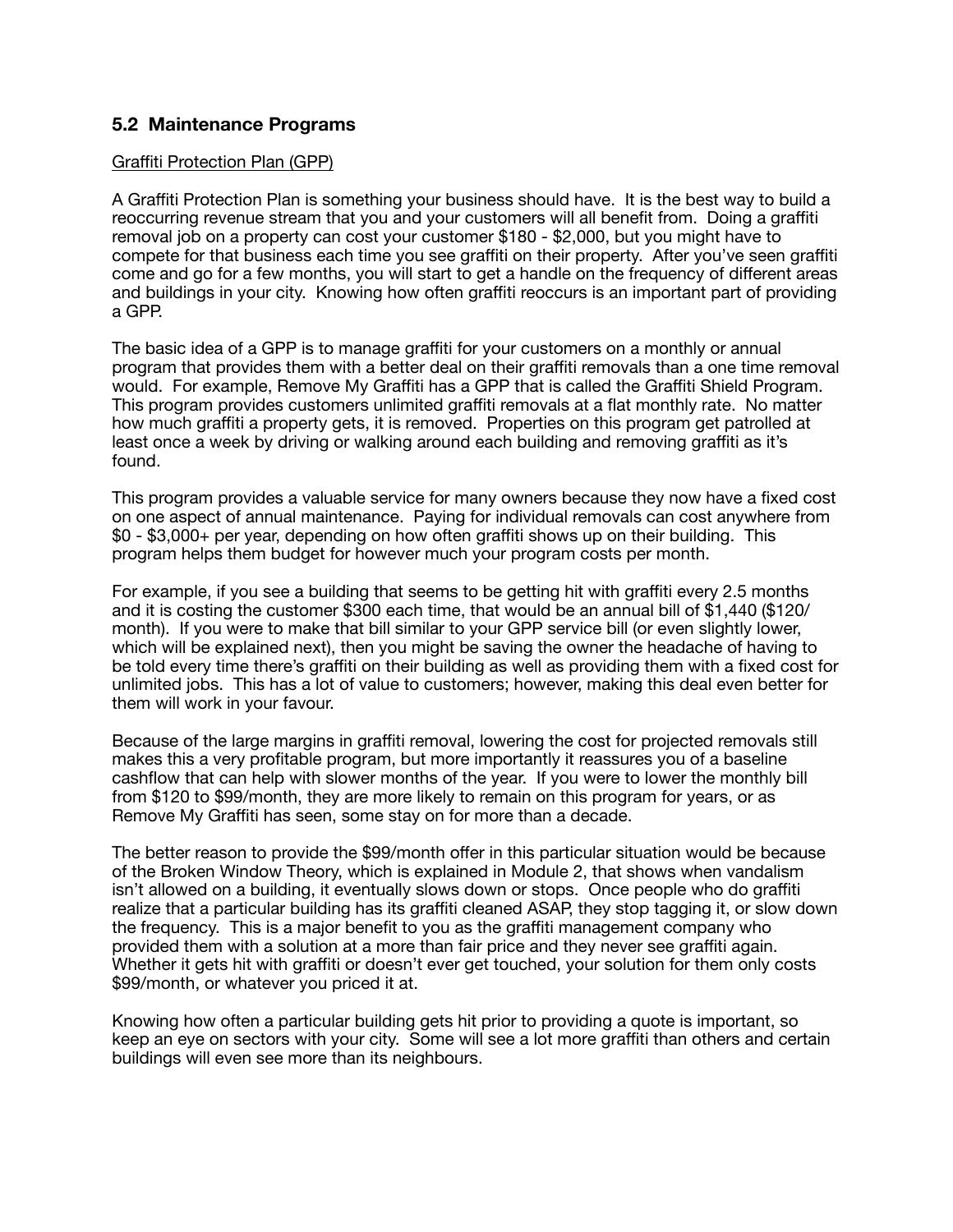When pricing a GPP, make sure to have a minimum number of months required. Say you were to quote a job at \$350 and charge \$80/month for the GPP, you might be surprised at how many people say yes to the program only to realize they canceled after 1 month. Now you've taken a huge hit on the price you would have done it for, but you also have had to remove the other graffiti that it saw for the first (and often busiest) month. In this scenario, placing a monthly minimum requirement for the program is important. Make sure to have the original cost covered in the total months x rate. So, if you have a \$350 one time job, or \$80 GPP, you should have at least 5 months as a minimum requirement. If there is more graffiti in the next 5 months, you know you have your costs covered. You might also want to consider how much product, or more importantly paint, you will require on this job-site. If the building is all painted one colour and they want to join your program, then make sure you have the perfectly colour matched paint and removals will be extremely quick. If it's all brick and you will have to bring a pressure washer each time there's anything tagged on the building, then you may want to increase the price.

Your Graffiti Prevention Plan will be a valuable service each customer should know they can have. The basics of a good GPP is to clearly outline what is offered, and what isn't offered. Make it your own or alter anything you want to, but consider what Remove My Graffiti's Shield Program offers.

Note: Acid etching, murals, vinyl awnings, or vinyl advertisements are not included on the program.

Acid etching (explained in Module 2.2) is a form of graffiti, but it cannot be erased or covered up. It is typically done with acid being placed on glass, which is removing part of the glass. To fix this you would require a machine that grinds down the damaged area to become smooth enough to look through clearly. Acid technically has removed something, not added something to be removed.

Murals aren't covered because they have been done by an artist. If a mural is tagged, you could require some artistic skill and a variety of paint colours to fix it. Many artists will come and fix their work if they live close to the mural location. One option for murals is to say you will paint over the graffiti or do what you can, but matching 5 paints as well as the style might be extremely hard and time consuming. Being clear up front is a simple way to solve this obstacle.

Vinyl awnings and advertisements are difficult to predict an outcome on until you try to remove graffiti from them. Typically they are white before a print shop prints the design in colour on them, so when you try to remove felt or paint from them the printed colour gets removed with it. The graffiti removal product is going to remove all ink, which unfortunately is often (but not always) both the graffiti and company's design. They can also stain very easily, which helps their printer inks to bond, which can make removing anything from them extremely difficult.

Also be clear as to how high up the building your program will be. Graffiti can often be over 20 feet off the ground, so make sure you don't miss this section and have to rent lift equipment in order to meet your obligations with what you are selling.

Remove My Graffiti includes everything from the street curb and up to 15' on the side of the building. If you aren't going to cover everything on a property, make sure you are clear where the program starts as well as ends. You don't want to get into this discussion once the graffiti has already been done.

The following information sheet is Remove My Graffiti's Shield Program, which can be applied to any property, including parks, city blocks, strip malls, houses, condo buildings, etcetera.